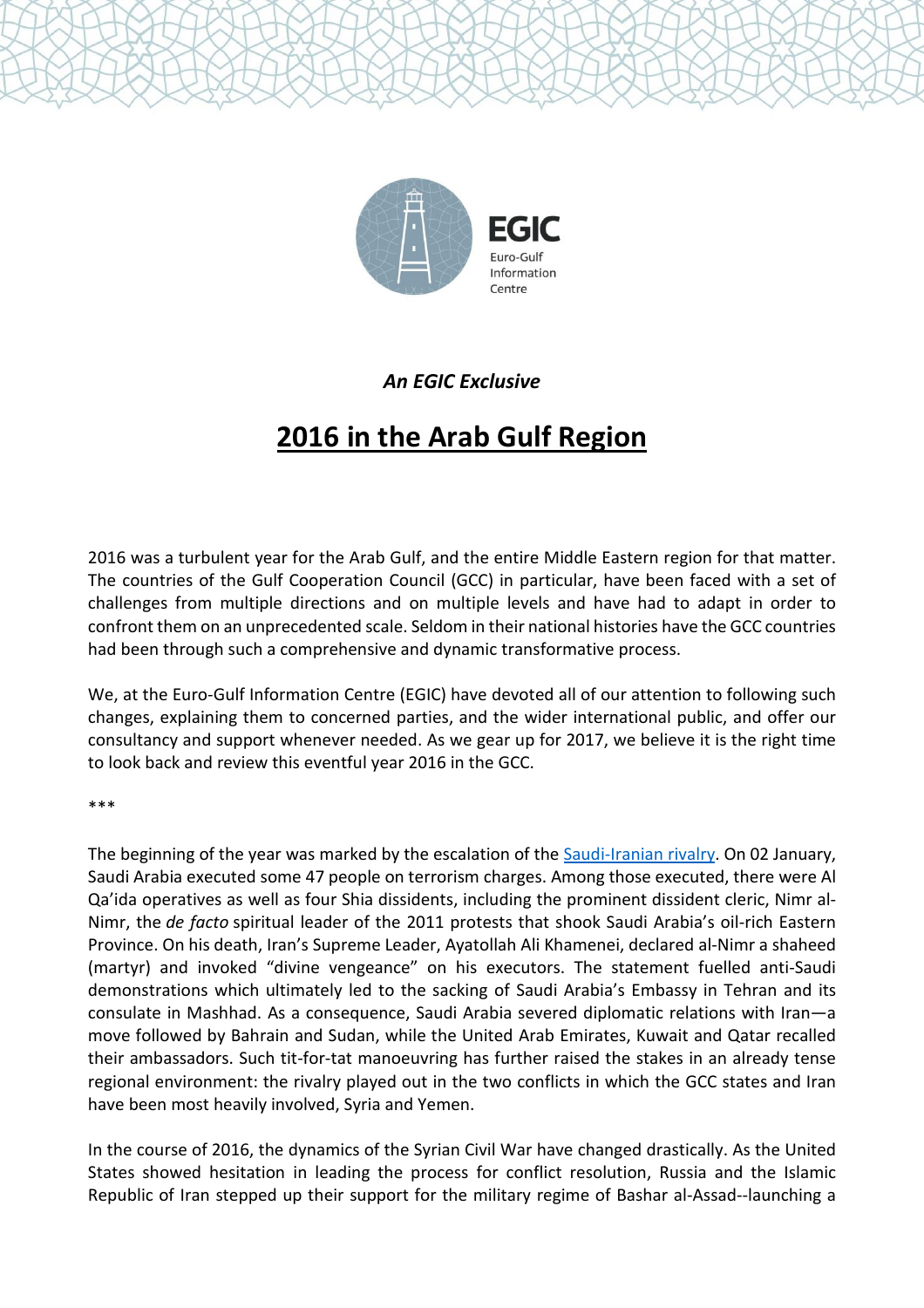far-reaching offensive to crush the rebel groups of Syria. In the meantime, the European powers, hit (on European soil) by gruesome terrorist attacks perpetrated by Islamic State-affiliates hijacking the Syrian cause, were increasingly interested in a behind-closed-doors dialogue between [European](http://www.egic.info/publication/europe-s-assad-temptation) security [services](http://www.egic.info/publication/europe-s-assad-temptation) and the Assad regime, considered a key source of information in preventing terrorist attacks in Europe. As a result, the military and, to some extent, diplomatic balance of the conflict shifted in favour of the regime throughout the year, as symbolised by the complete recapturing of Aleppo, in December 2016.

The EU, followed by the GCC countries, remained the first contributors of humanitarian aid to the Syrian people in the attempt of providing some relief in the worst humanitarian crisis of the century.

In the [Yemen](http://www.egic.info/publication/the-war-in-yemen) war, the Saudi-led coalition registered successes and blowbacks during the year. On one hand, the coalition has managed to drive the insurgents from the south of the country, where it is constantly engaged, in partnership with local authorities loyal to the legitimate President Abd Mansour Hadi, against the threat of Al Qa'ida in the Arabian Peninsula (AQAP) and the Islamic State that, often, coordinate their actions in the country.

The most symbolic achievement was the recapture, by Yemeni and UAE forces, of the governorate of Al Mukalla in April 2016, a major AQAP stronghold for more than a year. In the north of the country, a strategically more challenging terrain, the Yemeni military has been stalling the recapture of Sana'a from the insurgent coalition formed by the Iran-backed Houthis and the ousted Yemeni President Ali Abdullah Saleh since the summer of 2016. Throughout the year, the United States, Saudi Arabia and the GCC countries have been pushing for a diplomatic solution sanctioned by the United Nations Security Council Resolution 2216 however, neither UN negotiationsin Kuwait, informal negotiations mediated by the Sultanate of Oman (neutral in the conflict), nor track-two direct talks between Saudi Arabia and the Houthis have been able to achieve a shared solution.

A byproduct of the Yemeni war, has been rocket attacksfrom Houthis-held territory in North Yemen against Saudi villages and targets, including an attempt to hit Mecca in October 2016. These attacks added up to terrorist actions that have repeatedly hit Saudi Arabia in 2016. The most significant of those took place on 04 July 2016, when three coordinated bombing attacks hit the premise of the Prophet's Mosque in Medina just before evening prayers and breaking of the fast, the U.S. Embassy in Jeddah, and a Shia mosque in Qatif. The response from the Gulf countries has been the gradual process of tightening cooperation and coordination in countering terrorism at the GCC level: the organisation has created and financed instruments ranging from security agreements to joint drills such as "Arab Gulf Security 1," the first ever GCC-wide counter-terrorism exercise that took place in Bahrain in November 2016.

While, on one hand, the aforementioned security and geopolitical challenges have led to the evolution and scale-up of the GCC's profile in strategic and diplomatic terms, 2016 has also been marked by [impressive](http://www.egic.info/publication/economic-sheikh-ups-in-the-gulf) economic changes in the Arab Gulf. Since the dramatic decline in oil prices in 2014, GCC leaders have tried to turn challenge into opportunity for pushing long-overdue programmes for economic diversification and modernisation and further initiative of internationalisation. Despite the Organisation of the Petroleum Exporting Countries (OPEC) being able to reach an agreement in December 2016 to cut oil production and prop-up prices in 2017, such strategies have become a key objective for the GCC. However, they have transformative implications for the region's political economic models: they entail political moves to build support of key domestic constituencies as well as new risks and opportunitiesfor international stakeholders,